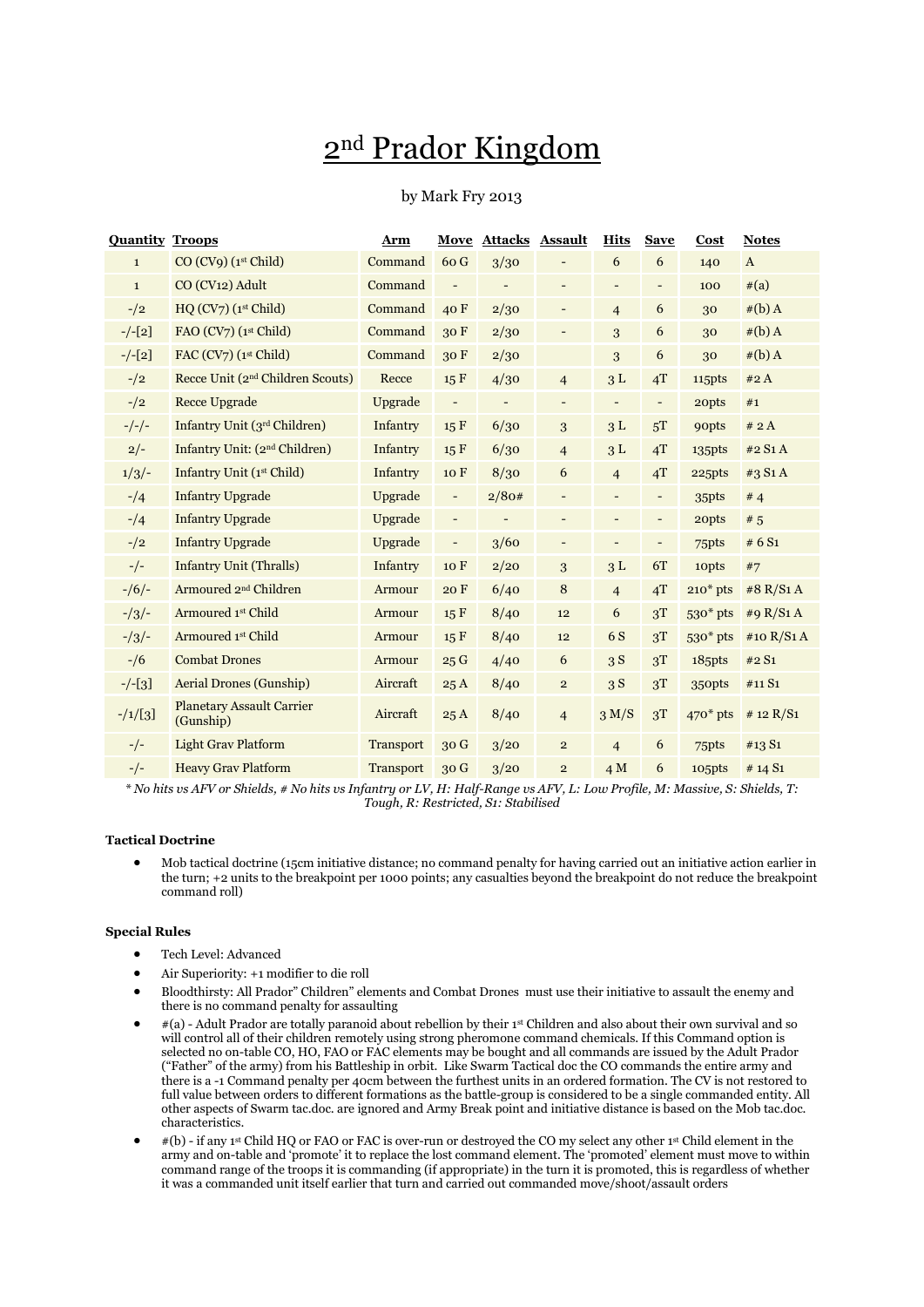- Any Prador (excluding Thralls, Drones, Assault carriers and Transports) adds an extra fall-back dice if dicing for fallback distance when hit by Flamethrower or Plasma or High Energy Beam weapons
- 2nd Children & Thralls take up 1 space each, Drones take up 2 spaces each and 1st Children take up 3 spaces when transported. 3rd Children may be carried at a rate of 1 element per 2 other occupied spaces in transports (& are assumed to be crammed in to any & every vacant space)

# **Assets**

- 1 x Preliminary Bombardment (20 points each)
- 8 x Heavy Orbital Strike, 8 Attacks (80 points each)

# **Note 1. Recce Unit (2nd Children Scouts)**

Target Designator:

## **Note 2. Prador & Drones Units**

HVP: the save value of the target is reduced by one

# **Note 4. Infantry Unit (1st Children)**

- HVP: the save value of the target is reduced by one
- Elite: deduct one dice for fall-back
- Stubborn: Do not roll for fall-back & will not retreat in close assault

## **Note 5. Infantry Upgrade (Smart Missiles)**

- Available to any Prador 1st or 2nd Children
- Only 1 upgrade may be bought per element

## **Note 6. Infantry Upgrade (Auto-linked Weapons)**

- Upgrade Infantry Upgrade (Smart Missiles) to auto-linked weapons
- All or none

#### **Note 7. Infantry Upgrade (High Frequency Laser)**

- Available to any Prador 1st or 2nd Children
- Only 1 upgrade may be bought per element
- Pulse Weapon: see Rules page 50

#### **Note 8. Infantry Unit (Thrall)**

- Expendable: Does not count towards the breakpoint
- Conscript: may not use initiative to assault the enemy

#### **Note 9. Armour Unit (2nd Children in Battle Armour)**

- HVP: the save value of the target is reduced by one
- Adaptive Armour: Unit always gets its full save irrespective of attacking weapon special abilities e.g. hypervelocity penetrators & smart missiles, or flank & rear attacks (i.e. includes the Tough/Extremely Tough attributes)

# **Note 10. Armour Unit (1st Child in Battle Armour)**

- Primary Weapon System (HVP): the save value of the target is reduced by one
- Adaptive Armour: Unit always gets its full save irrespective of attacking weapon special abilities e.g. hypervelocity penetrators & smart missiles, or flank & rear attacks (i.e. includes the Tough/Extremely Tough attributes)
- Secondary Weapon System: 3/120 attacks against all relevant targets (High Impact Weapon always hit the target on 1 less)
- Stubborn: Do not roll for fall-back & will not retreat in close assault

#### **Note 11. Armour Unit (1st Child in Tactical Battle Armour)**

- Primary Weapon System (HVP): the save value of the target is reduced by one
- Secondary Weapon System: 3/120 attacks against all relevant targets (High Impact Weapon always hit the target on 1 less)